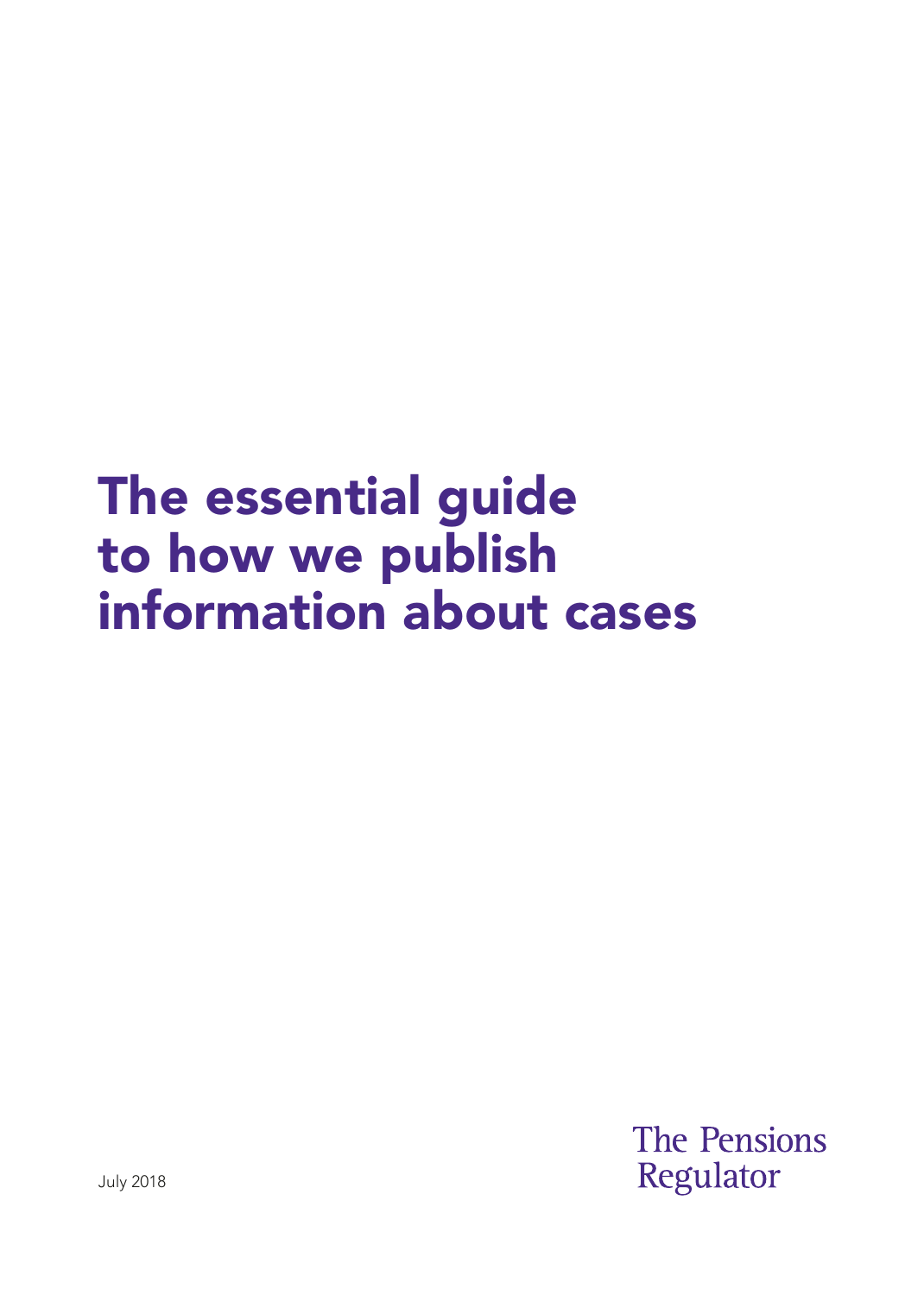### Executive summary

This document sets out our approach to publishing information under section 89 of the Pensions Act 2004 about regulatory and enforcement decisions.

This includes how we consider the use of section 89 powers for reserved<sup>1</sup> and non-reserved functions<sup>2</sup> under the Pensions Act 2004 and functions under the Pensions Act 2008<sup>3</sup>.

## The Pensions Regulator

We are the UK regulator of work-based pensions. We are a nondepartmental public body established under the Pensions Act 2004. Our sponsoring body is the Department for Work and Pensions (DWP) and Parliament sets the legal framework.

We are responsible for regulating occupational pension schemes and some aspects of work-based personal pensions. We are also responsible for maximising employer compliance with their duties under the Pensions Act 2008. From April 2015, we will have responsibility for regulating the governance and administration, but not the funding, of public service schemes.

### Our commitment

We are committed to being as open and transparent as possible in relation to our regulatory and enforcement actions. As part of this commitment, we proactively publish information under the Freedom of Information Act 2000 via our publication scheme<sup>4</sup>.

1 For reserved regulatory functions the decision whether to exercise a power is made by our Determinations Panel: [www.tpr.gov.uk/](https://www.thepensionsregulator.gov.uk/en/about-us/how-we-regulate-and-enforce/case-procedures) procedures

#### $\mathcal{D}$

For non-reserved regulatory functions the decision whether to exercise a power is not made by our Determinations Panel but by a member of staff (Staff Determinations): [www.tpr.gov.uk/staff](https://www.thepensionsregulator.gov.uk/-/media/thepensionsregulator/files/import/pdf/staff-determinations-procedure.ashx)determinations

#### 3

Our compliance and enforcement strategies and policies for automatic enrolment, defined benefit and defined contribution are available at: www.tpr. [gov.uk/strategy](https://www.thepensionsregulator.gov.uk/en/document-library/strategy-and-policy) 

#### 4

Our Freedom of Information policies and procedure are available here: [www.tpr.gov.uk/foi](https://www.thepensionsregulator.gov.uk/en/about-us/freedom-of-information-(foi)) 

2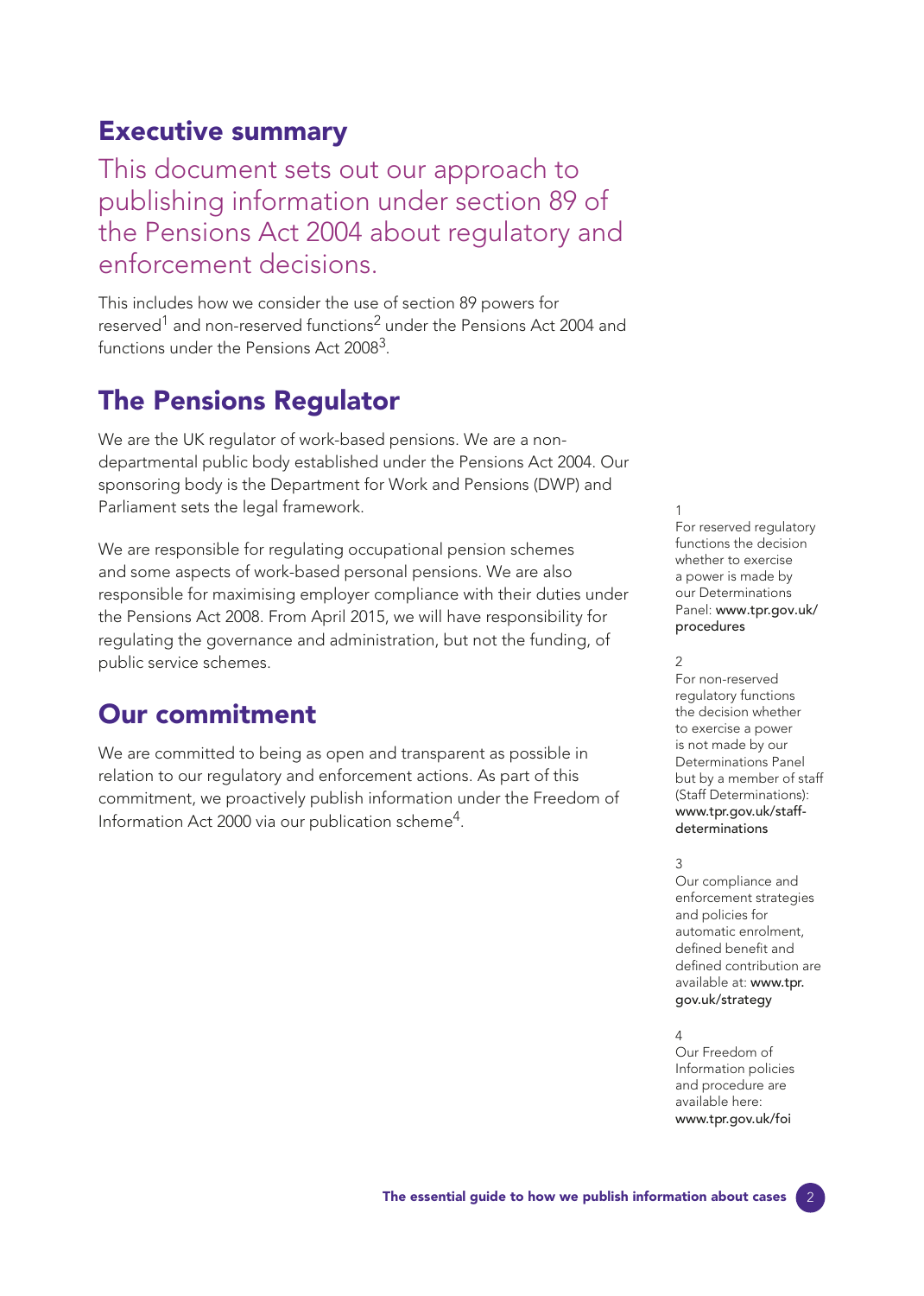### Section 89

Section 89 of the Pensions Act 2004 gives us the power to publish information on cases where we have exercised or considered exercising our powers. This may include information<sup>5</sup> that we have obtained in the course of the exercise of our statutory functions.

We are mindful of our obligations towards those who supply information to us, in particular, where that information involves commercially or market sensitive information. We expect those supplying us with information to identify whether it is sensitive. We will take into account any representations made on sensitivity of information when considering publication and will, as far as is practicable to do so in the particular circumstances of each case, seek to avoid publishing commercially, market/price or otherwise sensitive information.

Our ability to publish information about our activities plays an important part in enabling us to deliver on our commitment to transparency.

Section 89 gives us discretion as to the format of publication.

A publication issued under section 89 may take the form of a determination<sup>6</sup> that records a decision of the Determination Panel. Or it may be a report describing the background to, and the action taken in, a particular case whether against employers, trustees, scheme providers, managers or other third parties. Press releases and other statements may also be issued under section 89.

A publication under s89 may be amended subsequently where it is appropriate to do so, for example to correct factual inaccuracies, or may be removed from our website where we consider that continued publication is no longer appropriate.  $\frac{5}{1}$ 

Information we obtain may be 'restricted information' within the meaning of section 82 of the Pensions Act 2004. If so, we, and any person who receives the information directly or indirectly from us, is subject to the restrictions on its further use and disclosure set out in that section.

#### 6

See paragraph 29 of the Determinations Panel procedure: www.tpr. [gov.uk/dp-procedure](https://www.thepensionsregulator.gov.uk/en/about-us/how-we-regulate-and-enforce/case-procedures-)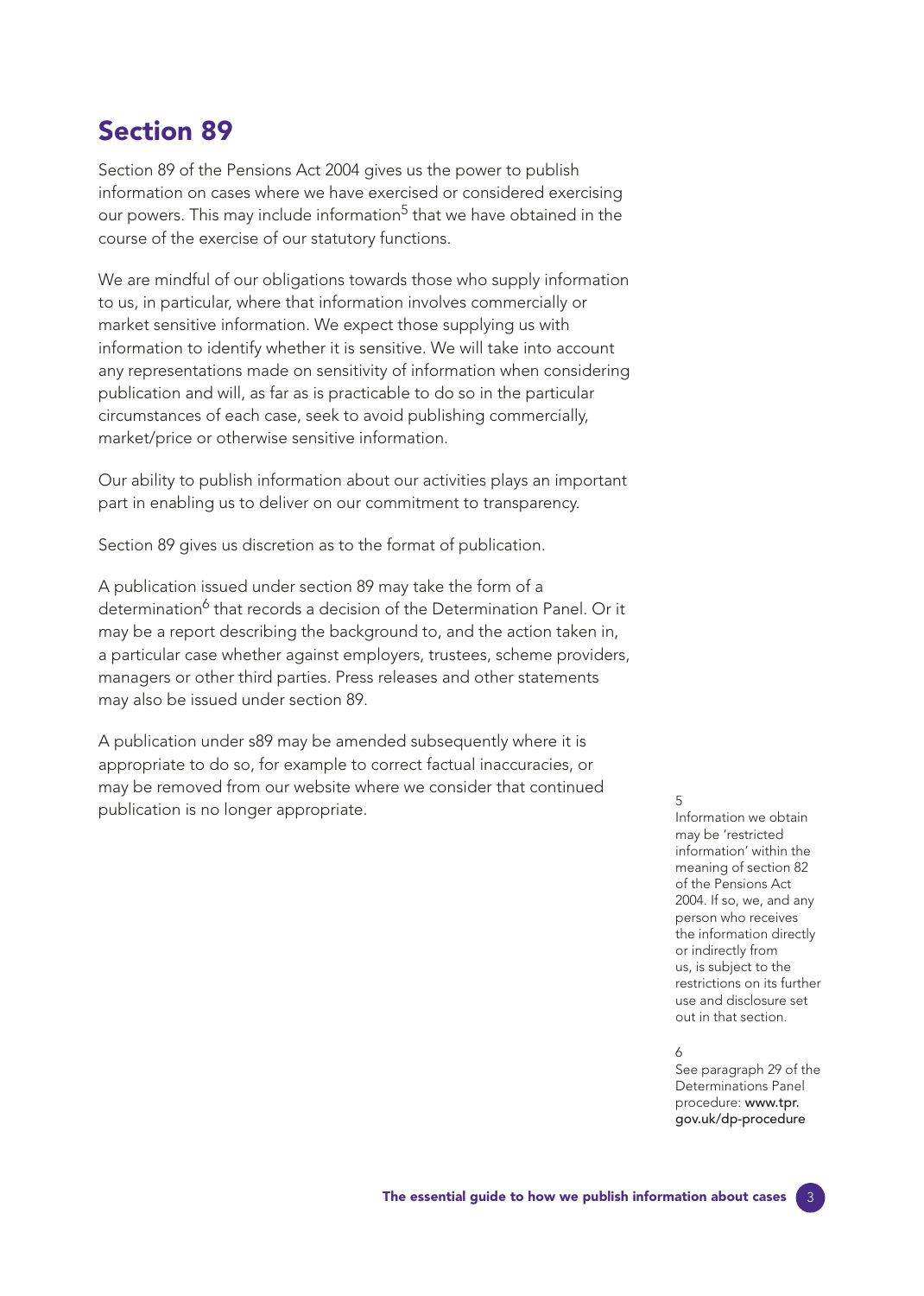## Why publish?

We use our powers under section 89 to increase transparency and understanding of our decisions and actions. When deciding whether to publish, we take into account our statutory objectives and one or more of the following aims:

#### $\blacktriangleright$  Transparency

We recognise that it is in the public interest to ensure that everyone has a greater understanding of how we exercise our statutory functions. An important aim of publication is to increase understanding of how and when we have used our powers.

#### Education and guidance

To provide guidance to improve practices, behaviours and compliance with legal obligations which otherwise might lead to intervention; and to encourage higher standards by sharing good practice.

#### Deterrence

To deter unlawful or improper practices or behaviours, to increase awareness of such practices or behaviours and to inform others who may be adversely affected by such practices or behaviours.

We will not publish if doing so does not fulfil any of the above aims and is not in the public interest. Where one or more aims of publication will be met, we will also take account of other issues when considering whether to publish, for example:

- any adverse impact on market behaviours which can include commercial and/or price sensitivity issues
- prejudice to investigations by other bodies
- disclosure of information protected under the:
	- **Official Secrets Act** Lawful processing of security and/or intelligence information
	- General Data Protection Regulation and Data Protection Act 2018 Protection around the processing of personal data
	- Human Rights Act 1998 Protection for ECHR rights to a private life, right to carry on a business/engage in trade
	- Public Interest Disclosure Act 1998 Protected disclosure by a whistleblower.

continued over...

4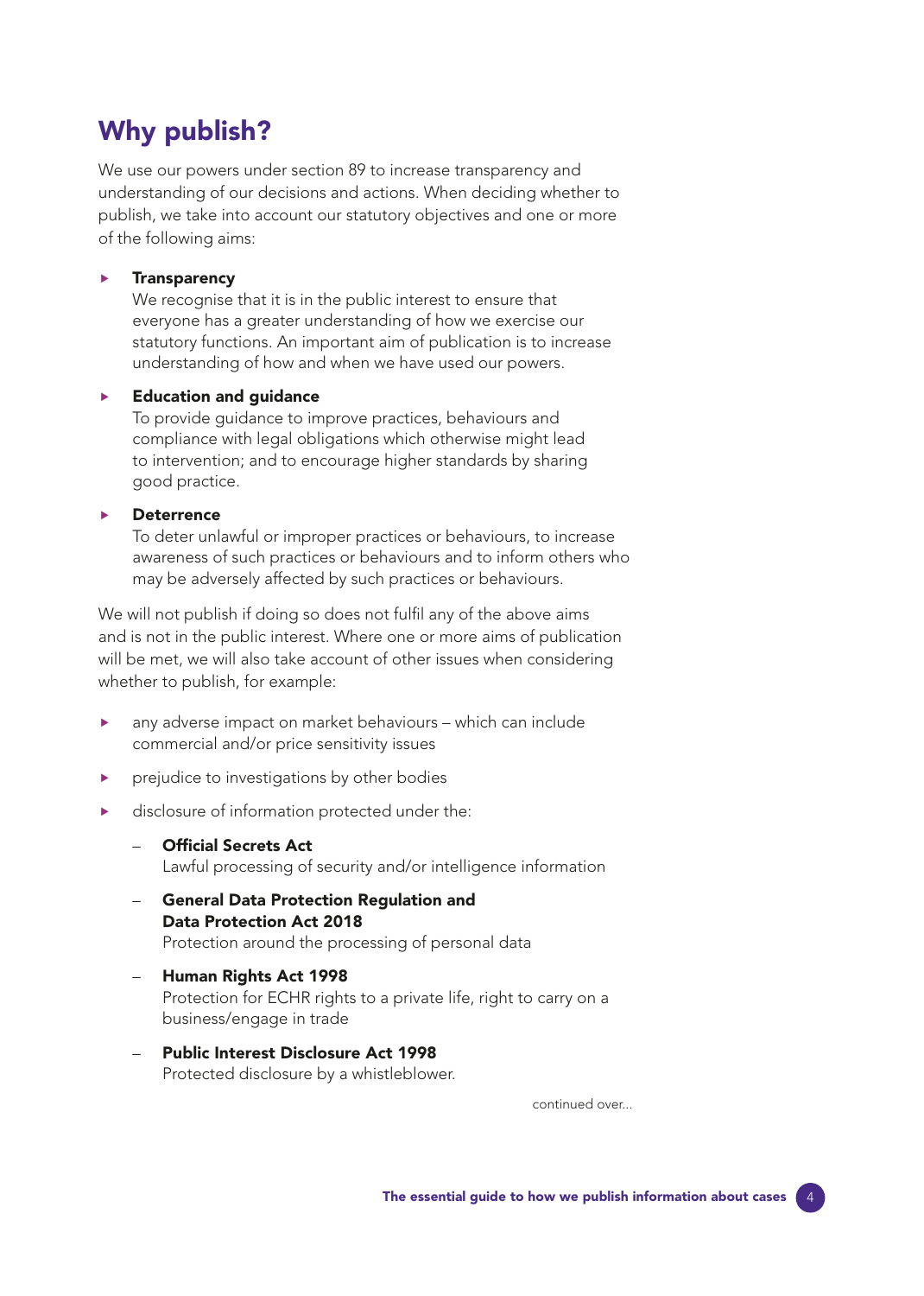Why publish? continued...

Where we decide that it is appropriate to publish, external parties will, where it is practicable to do so, be given prior notification of publication and, usually be given the opportunity to comment. It will not always be the case that parties will be given an opportunity to comment. We will, however, take into account the views of parties and will consider whether the requested changes affect the purpose of publication. It will be our decision as to whether to amend the publication and ultimately what information to publish.

Our policy is not to fetter our discretion to publish information about the use, or consideration given to the use, of our powers, under section 89.

### **Timing**

We will always take into account the need to ensure the orderly announcement of information. This includes complying with the requirements for the control and release of market sensitive information.

In the interests of fairness, where the special procedure<sup>7</sup> is engaged, we will usually publish only the final notice.

### Accountability

We are a publicly accountable body with a range of responsibilities and powers to tackle problems in pension schemes and non-compliance with automatic enrolment duties. We use these powers in a risk-based and targeted manner. Our approach is to:

- encourage high standards in running schemes
- encourage a pro-compliance culture among employers (and their advisers)
- identify and anticipate problems; deterring and preventing where possible; and effective detecting of non-compliance when it occurs, and
- concentrate on achieving successful outcomes.

You can find more information about our publications under s89 on our website at: <www.tpr.gov.uk/section-89>.

If you want to know more about transparency and how we work, or if you are dissatisfied with any particular aspect of our work visit: www.tpr.gov. uk/about-us.

7

A special procedure is typically used when it is necessary to exercise our functions immediately. The final notice will be issued only after the Determinations Panel has completed the compulsory review of a special procedure decision. Find out more here: www.tpr.gov.uk/ [special-procedure](https://www.thepensionsregulator.gov.uk/-/media/thepensionsregulator/files/import/pdf/special-procedure-flowchart-may-2014.ashx)